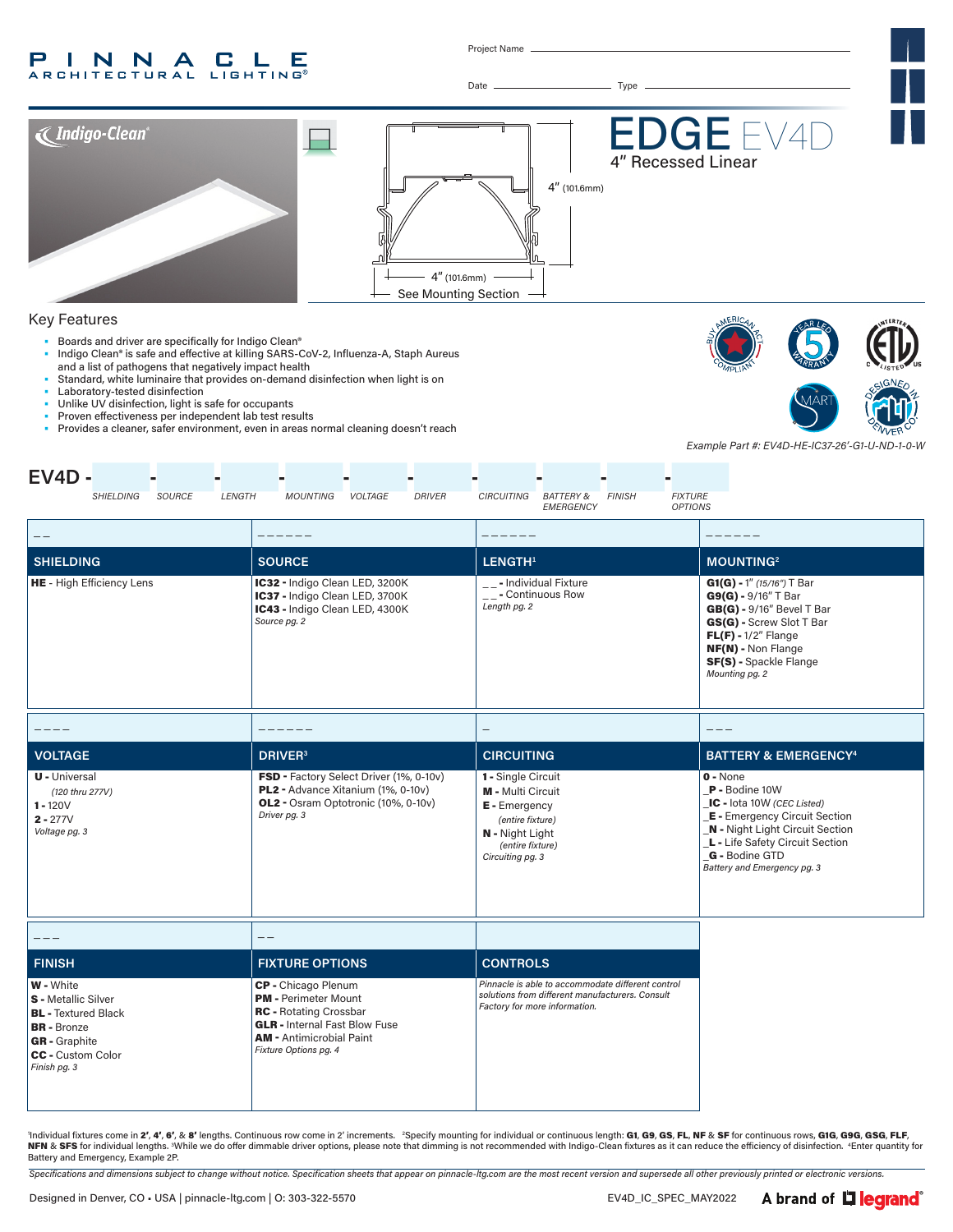EDGE EV4D Recessed Linear

## Source

• 80 CRI = R9≥19

|             | Indigo Clean LED |                  |                        |       |
|-------------|------------------|------------------|------------------------|-------|
|             | Color            | Watt<br>per foot | Shielding<br><b>HE</b> |       |
|             |                  |                  | <b>High Efficiency</b> |       |
|             |                  |                  | Lumens/ft              | LPW   |
| <b>IC32</b> | 3200K            | 10.8             | 1103                   | 102.1 |
| <b>IC37</b> | 3700K            | 10.8             | 1131                   | 104.7 |
| <b>IC43</b> | 4300K            | 10.8             | 1157                   | 107.1 |

# Length

- All individual units cannot be joined, end trims are factory installed and cannot be removed
- Continuous Rows are made up of even and odd length fixtures; designed to fall on-grid
- Individual fixtures come in 2', 4', 6' & 8' lengths. Continuous rows come in 2' increments

|                                    |                | 6              | 8              |                                                             |
|------------------------------------|----------------|----------------|----------------|-------------------------------------------------------------|
| Indiv. Fixture<br>$23''$ (584.2mm) | Indiv. Fixture | Indiv. Fixture | Indiv. Fixture | Cont. Run<br>Continuous runs available<br>in 2' increments. |
|                                    | 47" (1193.8mm) |                |                |                                                             |
|                                    |                | 71" (1803.4mm) |                |                                                             |
|                                    |                |                | 95" (2413mm)   |                                                             |
|                                    |                |                |                | Specify in 2' increments                                    |

# Mounting

- Individual Units, specify G\_G, FLF, SFS, NFN
- Continuous Units, specify G\_, FL, SF, NF
- Individual units cannot be joined, end trims are factory installed and cannot be removed
- Designed to install into acoustical grid and inaccessible ceilings
- Grid retention brackets integral to housing and require mechanical attachment
- Each housing contains 4 grid retention brackets
- Tie off fixture to structure with retention wires
- Approved for dry/damp location unless otherwise noted



*Specifications and dimensions subject to change without notice. Specification sheets that appear on pinnacle-ltg.com are the most recent version and supersede all other previously printed or electronic versions.* Designed in Denver, CO • USA | pinnacle-ltg.com | O: 303-322-5570 F: 303-322-5568

EV4D\_IC\_SPEC\_MAY2022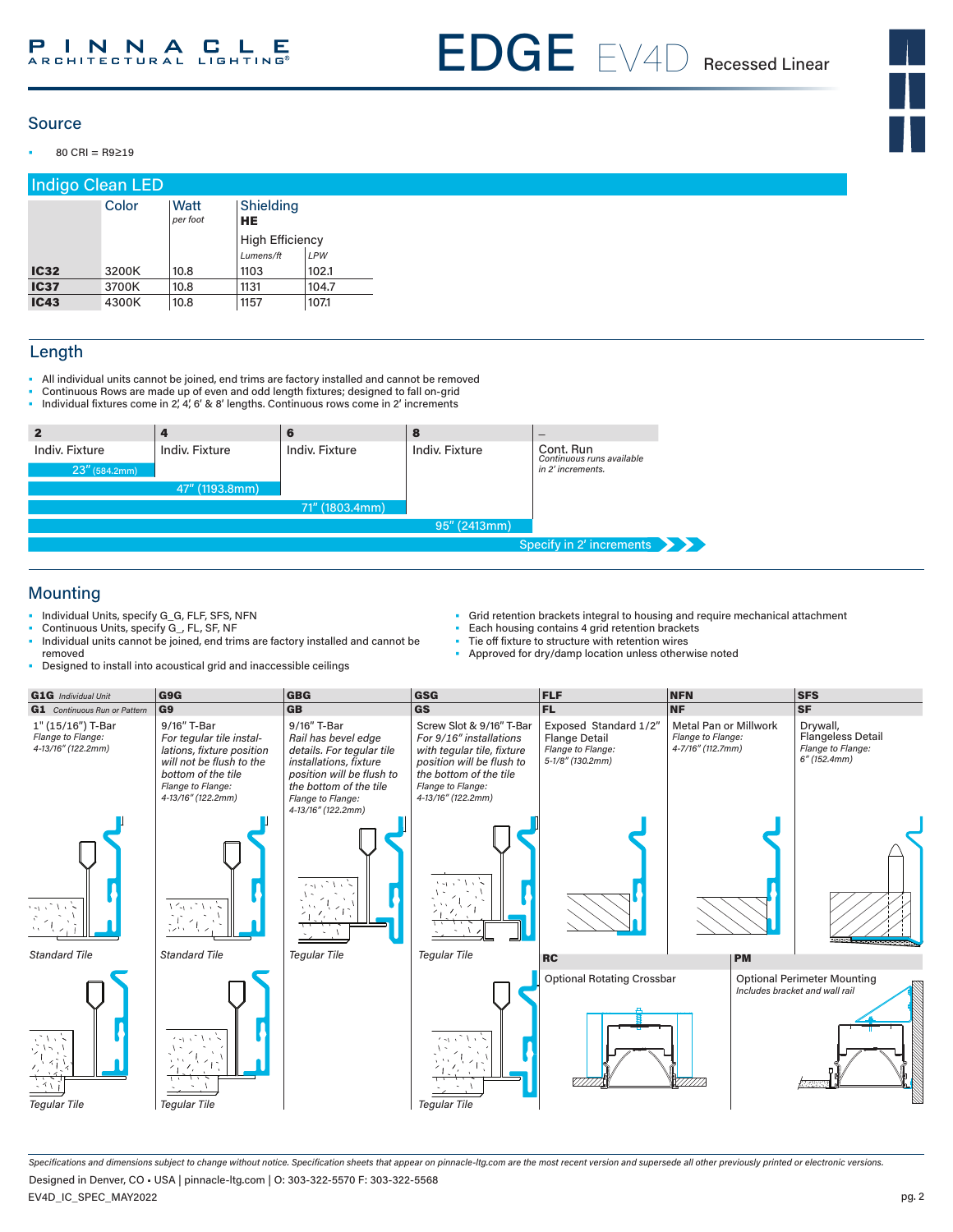# EDGE EV4D Recessed Linear

• Some EV4D configurations will not accommodate all voltage options; consult with factory

|            | Universal |
|------------|-----------|
|            | 120 volt  |
| $\epsilon$ | 277 volt  |

- Standard Driver Option = FSD
- Driver Lifetime: 50,000 hours at 25°C ambient operating conditions
- For more driver options see Pinnacle Resource Guide • Some EV4D configurations will not accommodate all driver options;
- consult with factory

|  | ٠ | ∾<br>. . | . . |  |
|--|---|----------|-----|--|

| Factory Select Driver 1%, 0-10v |
|---------------------------------|
| Advance Xitanium 1%, 0-10v      |
| Osram Optotronic, 1%, 0-10v     |
|                                 |

# How to Specify Circuiting, Battery and Emergency

- Select fixture circuiting from options below
- Some EV4D configurations will not accommodate all circuiting options, consult with factory

# **Circuiting**

| Single Circuit                                         |
|--------------------------------------------------------|
| Multi Circuit (Not available with controls)            |
| Emergency Circuit only (uses nIO EZ PH ER with NLIGHT) |
| Night Light Circuit only                               |

 $2 +$ • Battery and emergency section options are available in addition to fixture circuit<br>
• Select battery and emergency section options below; factory shop drawing required Some EV4D configurations will not accommodate all circuiting options, consult with factory

**Battery and/or Emergency**  *If Required* 

#### 0 No battery or specific emergency section required

## **Battery**

- Select battery section type if required, indicate total QTY*. Example 2P*
- 90 minute battery runtime; test button location dependant on configuration, consult factory
- No battery option available for 2' & 3' lengths
- Entire fixture is on battery for lengths up to 5'
- Half of fixture is on battery for 6' or 8' housing lengths
- For more battery options available, see Pinnacle Resource Guide

| $\bf{0}$ | No Battery          |
|----------|---------------------|
| $\Box C$ | lota 10w Integral   |
|          | Bodine 10w Integral |

## **Emergency**

- Select emergency section type if required, indicate total QTY. *Example 1E*
- Combine battery and emergency section ordering codes if both options are selected

| _FSG                 | Factory Select ALCR, Automatic Load Control Relay                 |
|----------------------|-------------------------------------------------------------------|
| $_{\blacksquare}$ Gl | lota ETS DR, Emergency Lighting Control Device                    |
| G                    | Bodine GTD, Emergency Lighting Control Device                     |
| E                    | Emergency circuit section (NLIGHT ONLY full housing not sections) |
| $\blacksquare$ N     | Night Light circuit section                                       |
|                      | Life Safety circuit section NO THROUGH WIRE                       |

#### Battery OR Emergency Ordering Examples

- Single circuit, 10w Integral Battery **Ordering Code: 1-1P**
- Emergency only, 10w Integral Battery Ordering Code: E-1P
- Single circuit, GTD required Condering Code: 1-1G
- 

For Approximate Battery Lumen Output • Multiply battery wattage X fixture LPW shown on Lumen Table  $• 92.3$  (LPW)  $x 10$  (watts) = 923 battery lumen output

- Combination Section Ordering Examples
- Single circuit, (1) 10w battery, (1) emergency section Ordering Code: 1-1P1E • Multi circuit, (2) 10w battery, (2) emergency sections Ordering Code: M-2P2E

• Single circuit, (1) night light section **Ordering Code: 1-1N** 

# Finish

- Standard powder-coat textured white, metallic silver, textured black, graphite or bronze painted finish; consult factory for chip of standard paint finishes
- Selecting a fixture finish other than white may impact lumen output; consult factory for more information

| W                                 | White                  |
|-----------------------------------|------------------------|
| S                                 | <b>Metallic Silver</b> |
| <b>BL</b>                         | <b>Textured Black</b>  |
| $\overline{\mathsf{GR}}$          | Graphite               |
| $B$ R                             | <b>Bronze</b>          |
| $\overline{\mathbf{c}\mathbf{c}}$ | Custom Color           |

*Specifications and dimensions subject to change without notice. Specification sheets that appear on pinnacle-ltg.com are the most recent version and supersede all other previously printed or electronic versions.*

Designed in Denver, CO • USA | pinnacle-ltg.com | O: 303-322-5570 F: 303-322-5568